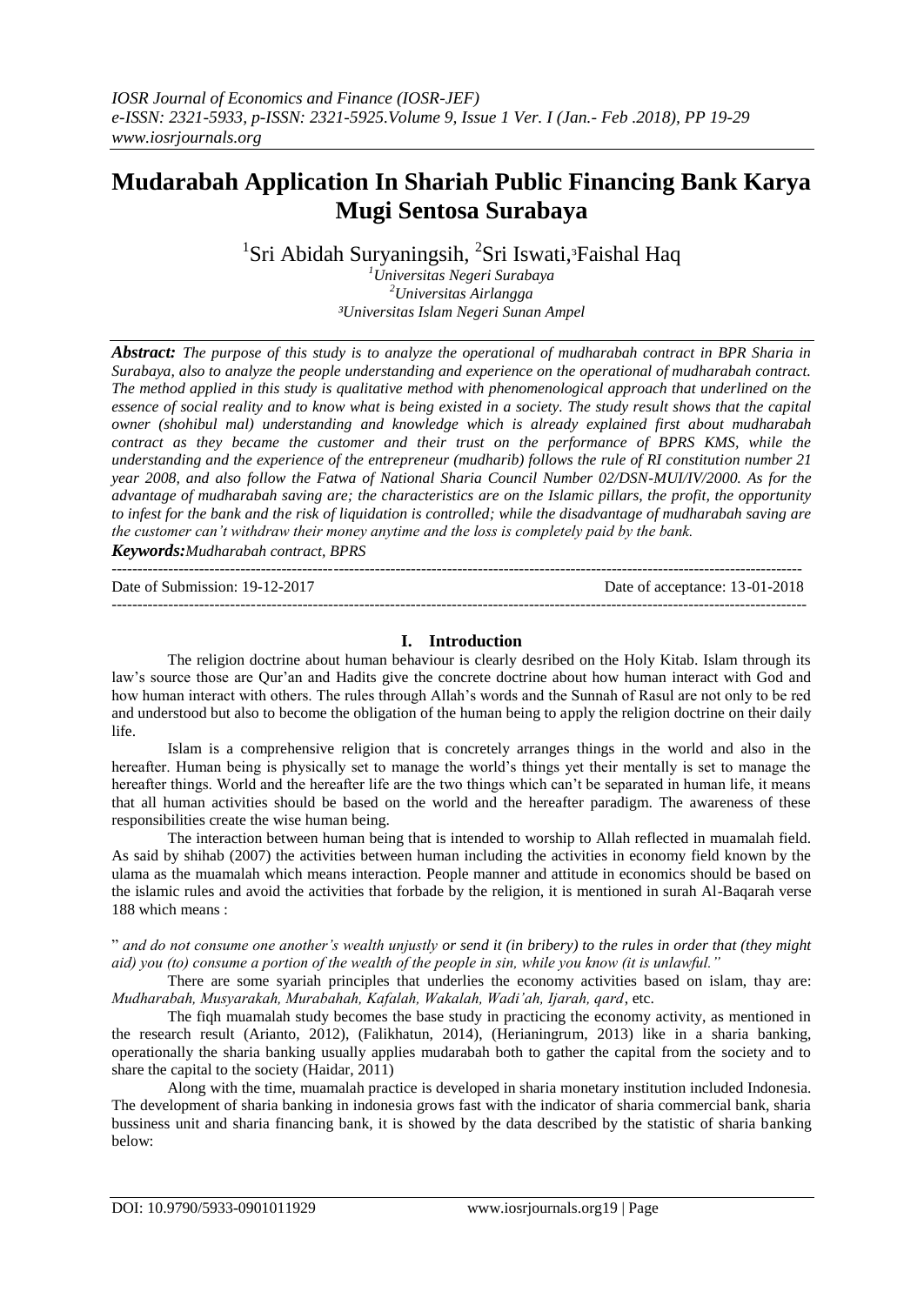| <b>LAUCI 1.</b> DHAHA DAHKHIG HUUWULK |       |       |       |  |
|---------------------------------------|-------|-------|-------|--|
| Indicator                             | 2013  | 2014  | 2015  |  |
| Sharia                                |       |       |       |  |
| Commercial                            |       |       |       |  |
| Bank                                  |       |       |       |  |
| Number of                             | 11    | 12    | 12    |  |
| <b>Banks</b>                          |       |       |       |  |
| Number of                             | 1.998 | 2.163 | 1.990 |  |
| Offices                               |       |       |       |  |
| Sharia Bussiness                      |       |       |       |  |
| Unit                                  |       |       |       |  |
| Number of                             | 23    | 22    | 22    |  |
| conventional                          |       |       |       |  |
| commercial                            |       |       |       |  |
| banks having                          |       |       |       |  |
| the SBU                               |       |       |       |  |
| Number of                             | 590   | 320   | 311   |  |
|                                       |       |       |       |  |
| Offices                               |       |       |       |  |
| Sharia Financing                      |       |       |       |  |
| Bank                                  |       |       |       |  |
| Number of                             | 163   | 163   | 163   |  |
| <b>Banks</b>                          |       |       |       |  |
| Number<br>$\circ$ f                   | 402   | 439   | 446   |  |
| Offices                               |       |       |       |  |

**Tabel 1:** Sharia banking network

The statistic of Sharia Banking ("Statistik Perbankan Syariah-Otoritas Jasa Keuangan," 2015)

The number of BPRS in East Java is increased during 2008 to 2014, in 2008 there are 23 BPRS, in 2009 there are 25 BPRS, in 2010 there are 29 BPRS, in 2011 there are 30 BPRS, and in 2012 to June 2014 there are 31 BPRS.

Based on the data, the development of sharia banking is increased year by year, this increasing is expected to give the motivation to Indonesian people who are predominantly Muslims to take the advantages of sharia banking service in all the economy activity, nevertheless there are still some people have the assumption that sharia banking is just a label to attract the Muslim people sympathy, while some others assume that there are no differences between sharia and conventional banking, the only difference is the arabic terms that is used in sharia banking. (Hulam, 2012) those assumptions flourish as the result of lack understanding of Indonesian Muslim people toward the meaning of contract that used in sharia banking.

The understanding on fiqh muamalah among the society is needed to be socialized optimally, such as the understanding of mudharabah theory if it is applied in banking. The lack understanding of Muslim people toward the fiqh terms on sharia banking is revealed by Philip Gerald on his research under the title Islamic Banking: a Study in Singapore with 29 samples of Muslim citizens. His research shows 20.7% know the meaning of *riba*, 31% understand sharia. In Islamic financial context shows no one understand about *murabaha*  and only 1 respondent could describes *Ijarah, Mudarabah* and *Musharakah*. While among the non-Muslim citizens with 161,0.6% respondents know *riba* and 2% know *sharia.* Yet no one of the respondent knows the Islamic financial context. (Gerrard & Cunningham, 1997).

There are some contracts in fiqh muamalah that is used in sharia banking in Indonesia; they are *wadi"ah* contract and *mudarabah*.

It is also described in sharia banking statistic which is related with the financing composition that given by the Sharia Commercial Bank and Sharia Bussiness Unit in 2014, they are: *mudarabah* contract by 112.288, *salam* contract by 0, *istisna* contract by 588, *Ijarah* contract

by 10.319, *Qard* contract by 8.057, and other contract by 0. However the financing composition that given by sharia public financing bank in 2014 are : *Mudarabah* contract by 117.505, *Musyarakah* contract by 505.405, *Murabahah* contract by 3.857.695, *Salam* contract by 21, *Istisna* contract by 14.910, *Ijarah* contract by 5.156, *Qard* contract by 108.684, and multiservices by 235.956.

BPR Sharia (Sharia Public Financing Bank) is one of legal bank in Indonesia which is applying the sharia system. One of BPR sharia in Surabaya is located on Jl.Margorejo Indah No.70D is BPRS Karya Mugi Sentosa. Operationally, BPRS refers to Constitution Number 10 year 1998 and the regulation of Bank of Indonesia. BPR Sharia built to serve the small and micro scale business. There are some services of BPR sharia: gathering the public capital in form of saving that is based on *wadiah* and *mudarabah* principles. It also gathers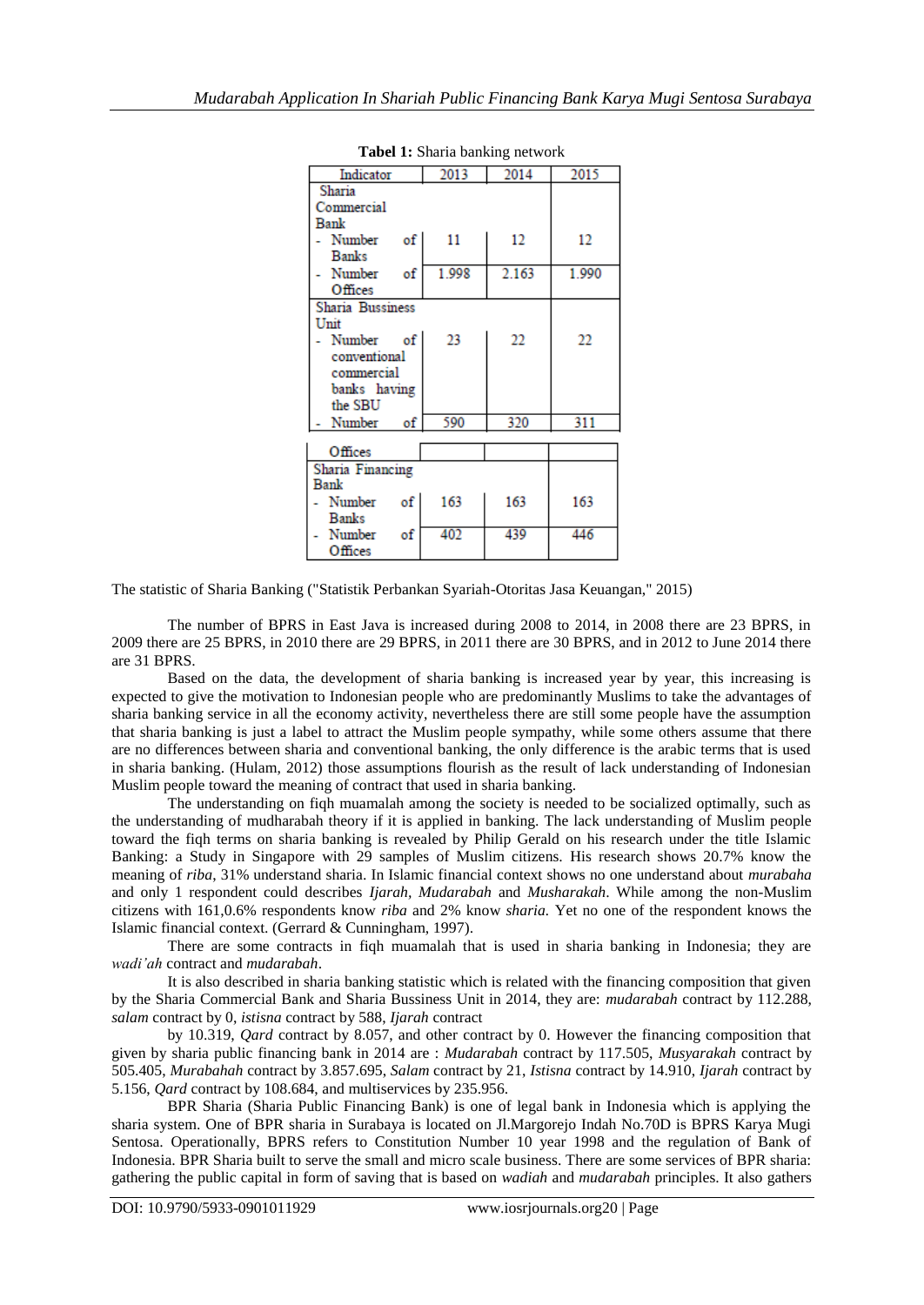public capital in form of time deposit which is based on *mudarabah* principles. In BPRS Karya Mugi Sentosa known as *Mudarabah Al Mutlaqah* deposit, the deposit by sharing profit system is based on the attribution agreement between the bank and customer that based on the time deposit (1/3/6/12 months) (http://karyamugisentosa.co.id) another BPRS service is sharing the capital to the society in term of buying and selling, leasing, sharing profit and benefaction.

Operationally, sharia banking usually use mudarabah both in gathering the people's capital and sharing the capital to the people, as mentioned in research result (Asyhari, 2012) (Gianni, 2013), however based on the first data it is mentioned that the low financing in mudharabah contract in BPRS Karya Mugi Sentosa, it means that not all banking product in BPRS Karya Mugi Sentosa use mudarabah contract.

Based on the data above, this article aimed to analyze the operational of mudharabah contract in Sharia Public Financing Bank in Surabaya, and also to analyze the people understanding and the experience toward the operational of mudharabah contract.

## **II. Review of Contract in Fiqh Science**

The cooperation in a business already existed and practiced in Rasulallah era, Rasulallah trusted by Khadijah to run her bussiness by using the cooperation contract, the contract between the capital owner and the one who run the capital. Khadijah as the capital owner trusted Rasulallah to run her bussiness. This kind of contract, in Fiqh is known as Mudharabah contract. Mudarabah according to Iska (2012, p.184), etymologically it is derived from Arabic Language **األرض فى الضرب** which means " going for trading bussiness" as Allah says in Surah

Al Muzammil : 20 "others traveling throughout the land seeking [something] of the bounty of Allah"

While mudarabah based on cooperation contract term is the cooperation between two parties or more, one party owning the capital in fiqh's term called *Shahibul Mal* while other party as the bussiness doer called *Mudharib*. Mudarabah contract in detail described that the contract done between the first party (*Shabibul Mal*) by providing 100% of capital and the other as the bussiness doer (Mudharib). However, the sharing profit is based on the both side agreement. If there's a loss which is not because of the fault of the business doer, the capital owner bears it.

The mudarabah contract becomes lawful based on the Islamic law, if it full fills some pillars and terms, Mudarabah Pillar (Karim, 2011, P.205) they are 1) the doer/capital owner or bussiness doer, mudarabah contract happened if there are minimum two doers, those are the shahibul mal and the mudharib. 2) the object of mudarabah/ capital or works, the presence of capital and bussiness is the consequence of a cooperation, shahibul mal provides the whole capital while the mudarib use the capital to run the bussiness. 3) the agreement from both sides / Ijab-Qabul, the Shahibul mal and mudarib agreeing the cooperation contract, and 4) the profit ratio, in form of procentage such as 70:30, 60:40 is not stated in a specific nominal value and the provit ratio depended on the shahibul mal and mudarib agreement.

There are some terms in mudarabah contract based on on Iska (2012, p. 187), they are 1) the capital that provided by the shahibul mal is in form of cash money, 2) the exact of initial capital and the profit result, 3) the clear contract in term of profit sharing, 4) the implemetation is absolute, the shahibul mal does not limit the time about when the mudarib will end the bussiness.

On the other hand, mudarabah devided into two, they are 1) mudarabah muthlaqah, it is the cooperation contract between the shahibul mal and the mudarib is absolute without a specific limitation on the type of bussiness. And 2) mudarabah muqayyadah, is the oppsite type of mudarabah muthlaqah, shahibul mal limits the type, time and place of bussiness.

The mudarabah agreement is invalid if there are some factors, they are: 1) can't fullfilling one of mudarabah pillars, 2) the bussiness doer deliberately abandoned the obligations or contradiction with the contract's purpose, as the capital manager they should be responsible if there is a loss because mudarib is as the cause of the loss, 3) if the doer or the capital owner died,

the contract is void. This kind of condition as the cause of mudarabah contract can't be continued even it is already agreed both the shahibul mal and the mudharib.

The legal basis of Mudarabah contract is Al-Quran and As-Sunnah, as said by National Sharia Council of Islamic Moslem Assembly (Mardani, 2012, P. 204) the legal basis based on Allah's word in Surah An-Nisa Ayah 29, *"O believers! Consume not unjustly the property of one another among yourselves except it be a trade by your mutual consent"*

The legal basis from al Hadits, as narrated by Ibnu Majah from Shuhaib:

*"The Prophet said, there are three things that contain blessings: buying and selling not in cash, mudharaba, and mixing wheat with chaff for household purposes, not for sale"*

Mudarabah transaction is being equaled to a musaqoh transcation or muzaraah that is the doer only responsible on the up keeping as a reward diverse of the harvest ratio. Mudarabah transaction is also allowed based on the fiqh's term: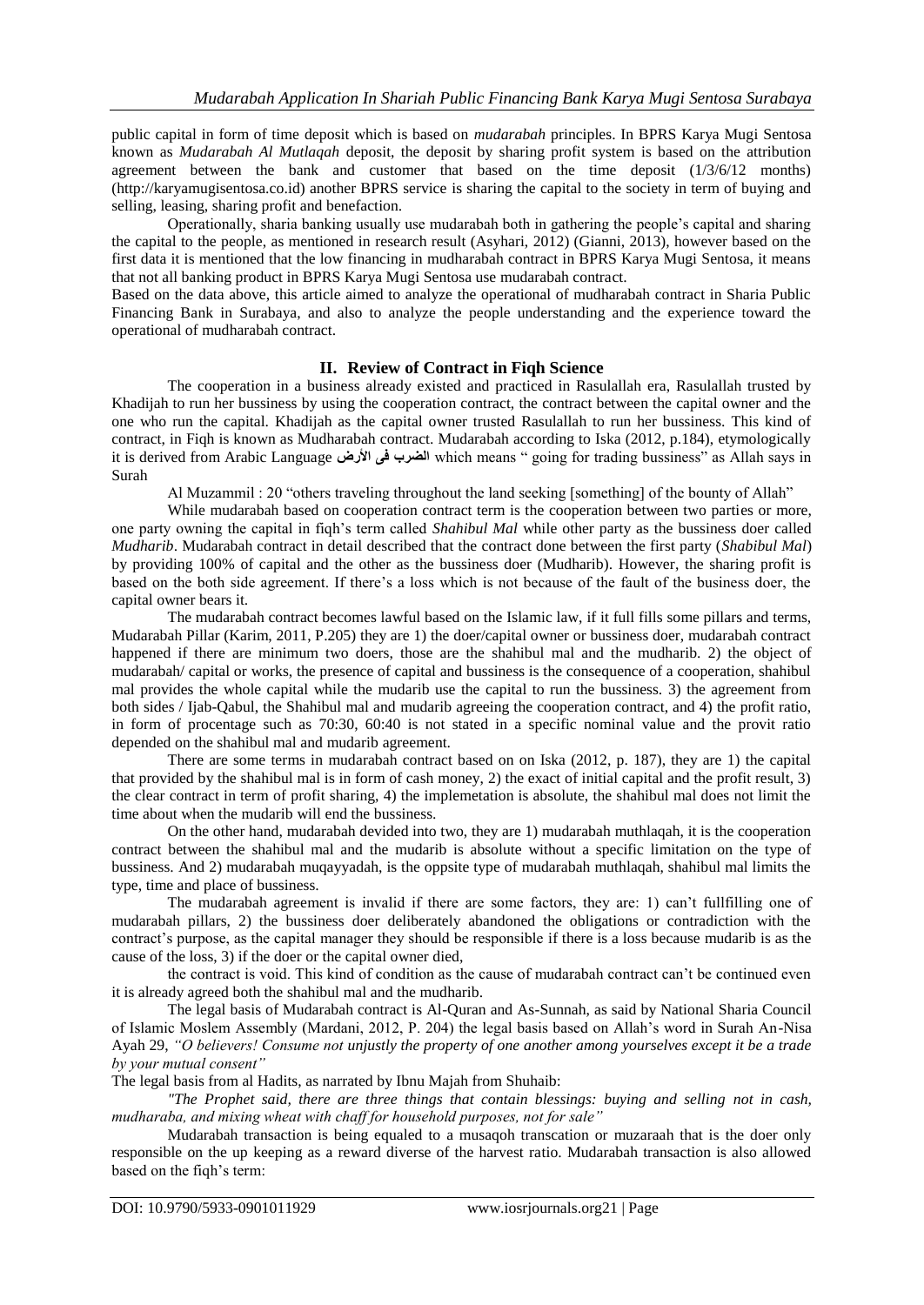اَ تَحْرِ يْمِه لَي عَ دَلِيْلٌ يَدُلَّ أَنْ اِلاَّ الإِبَاحَةُ الْمُعامَلاَتِ فِي اَلأَصَلُ َا

*"Basically, muamalah is allowed by the Islamic Shariah as long as there"s no prohibition against it."*

There are some basic rules which allowing the cooperation using mudarabah contract. That rules give the clear solution for the capital owners who don't have the ability to run the business, they are allowed to cooperate with someone who doesn't have the capital yet able to run a business.

Some kinds of mudarabah contract are: 1) billateral or simple mudarabah, that is the contract between the capital owner (shahibul mal) with the business doer (mudarib), the capital owner gives all the capital to the business doer with a sharing profit agreement, such as 40:60, 40% of profit for the shahibul mal and 60% for the mudarib. 2) Multilateral mudarabah that is mudarabah contract between some capital owners with one business doer, the first and the second capital owner give the capital to the mudarib with the sharing profit between those three parties, the sharing profit percentage is like 70:3, 70% shared for the two capital owners. 3) Graded mudarabah (re-mudarabah), this kind of mudarabah happened between shahibul mal and two mudarib. The cooperation is established by the profit sharing agreement such as with the first mudarib for 70:30 and the second mudarib for 60:40. 4) the combination of Musharakah and Mudarabah, that is a contract between shahibul mal and mudarib, the mudarib is given the

opportunity to invest as long as the business process run and the mudarib has the right to get the sharing profit ratio from the invested capital. (Ascarya, 2011, pp. 68-74).

Terms of cooperation by using mudharabah contracts are established by prioritizing the elements of mutual trust, honesty, and willingness between the provider of capital and capital manager. The agreement between shahibul mal and mudharib occurs not because of the element of compulsion, kinship is preferred but it does not mean heeding the rules, terms and conditions already known and mutually agreed upon. For example if there is negligence from the mudharib then the manager must fully bear all forms of loss.

## **III. The Fiqh Banking**

The development of banking shows the positive progress in economy market, the customer's response upon the banking service is very good, there are two banking types in the society, they are conventional and shariah banking. The difference between these two banking is on the defined selling and buying value. In conventional banking the defined value is based on the interest while the sharia banking is based on the Islamic concept that is the sharing ratio, both sharing the profit and the loss (Kasmir, 2013, p. 166)

The first sharia banking practice was done around 1963 by Dr. Abdul Hamid an-Naggar. Then on 1975, held the Islamic Economy conference in Mecca which created the IDB, Islamic Development Bank that followed by the establishment of Islamic Financial Institution in some countries. In Indonesia, the development of sharia banking started on 1980 that brought the idea of sharia banking institution with the trial of BMT Salman in Bandung dan Ridho Gusti Cooperation. In 2008 on 16 July or on the constitution number 21 sharia banking is legitimated by giving the Industrial legal foundation of national Sharia Banking and it is hoped to support the development of Sharia Banking for over last 5 years the assets grows for more than 65% per year but the market share nationally under 5%. (Soemitra, 2009, p. 63)

There are some characteristics of Sharia Banking, they are: free from *Riba,* the service for public interest and realizing the target of Islamic socio-economy, it is universal, that is the collaboration of commercial and investment bank, doing the prudential evaluation toward the financial proposal that is oriented on the equity capital, the manifestation of profit sharing tends to create a good relationship between the shariah bank and the entrepreneur and also helps the bank to overcome the problem in the liquidity by using the instruments of monetary market between the shariah bank and the instrument of sharia base central bank. While the supervision

on Islamic bank includes two things, they are the supervision on financing aspect, the obedience on the general banking, and the prudential principle of the bank, and the second is the supervision on the bank's operational activities.(Soemitra, 2009, p.67)

According to Syukri Iska (2012, p.58) the implementation of sharia banking is divided into four models: 1) Using the Sharia banking system, 2) having two systems, like has been done in Malaysia that is operated with conventional banking, it is also implemented in Indonesia. 3) having the conventional plus, basically it is a conventional bank with some of its institution use sharia system, Indonesia is also included in conventional plus category, 4) only using the conventional system even though the major citizen is Moslem such as in Afghanistan, Iraq, Libya and Yemen.

Those models on sharia banking in this world becomes the reference to know more about the right model that fit on the regulation of sharia banking establishment. Operationally, applying the conventional banking is allowed but the main requirement of Shariah banking establishment is free from *Riba.*

During this time, shariah banking practice in Indonesia is consistent on increasing the investment in a financing that bases on the mudharabah and musyarakah contract. (Ismal, 2011, p.6)

The main purposes of shariah banking based on Arie Mooduto (2012, pp.66-69) are: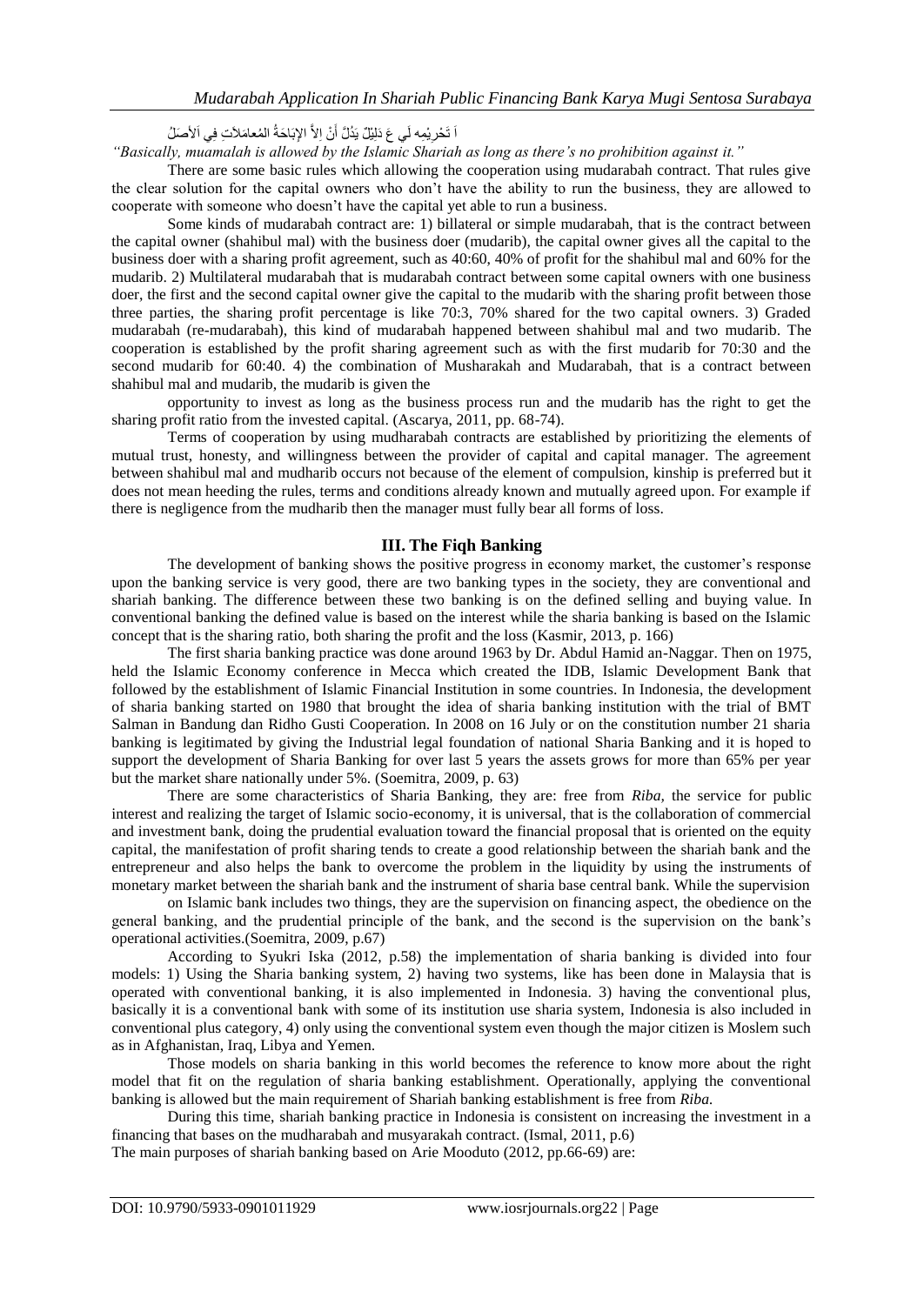1. Eliminate the *Riba* practice in all banking activities and make sure that the banking transaction is based on Islamic Fiqh regulations.

2. Actualizing the distribution of income and creating the equity in economic activities, since all this time the economic development in this world can't be able to overcome the public economic problems yet, that is the wealth is not evenly distributed, moreover, the people do not feel the equity and safety in doing the economic activities, there are still many economics activity that tend to *gharar, maysir, riba,* and speculation.

3. Realizing the development of economic establishment. By applying the sharia economic will welfare the society economic and achieve the success of the life and the hereafter.

Profit sharing mechanism in Sharia banking is consist of two types, they are profit sharing, the calculation is based on the net profit from the whole income after reduced from all expenses to get the revenue. And the revenue sharing, the calculation is based on the whole accepted revenue before reduced by the expenses to get the revenue.

Based on the constitution of Indonesia Republic number 21 year 2008, Sharia public financing bank (BPRS) is a shariah banking that in its activities doesn't give its service in the payment traffic. BPRS is one of financial bank institution that is operationally using the sharia principles. The existence of BPRS really helps the people especially the middle-low society or for the small scale entrepreneur as the effort to develop the business and increase the social welfare (Rodony, 2008, p.38) as the research result of Harahap (2004) said that BPRS gives the positive and significant effect toward the increased income for the small scale entrepreneur and also give the effect toward the prosperity level of small scale business's labor.

The business activity on Sharia Public Financing Bank is based on the constitution of Republic Indonesia number 21 year 2008, chapter IV, subsection 21, are: a) gathering the public's capital in form saving and infestation based on the sharia principle's contract. b) sharing the capital to the society in form of ; financing of profit sharing based on the mudarabah and musyarakah contract, the financing is based on mudarabah contract, salam or istihna', the financing is based on the qard contract, the financing leases based on the ijarah muntahiyah biitamlik contract and debt payment based on hawalah contract. c) put the fund on the other sharia bank based on the wadiah contract or infestation based on mudarabah contract. d) Transferring the money, both for the private interest or for the customer interest through BPRS account.

Operationally, BPRS still need an improvement especially in term of applying the whole of shariah's terms and principles. Rodoni (2008, p. 55) said that in applying the receivables product of mudarabah, where the contract between the bank and the customer related to the contract of buy and sell product for the customer's need. The bank has already learnt carefully on the customer proposal, then, the bank gives the agreement upon the customer demand and buying some goods to support the customer's business then the bank sells to the customer within the basic price added by the profit margin that is asked by the bank. However, in reality the bank couldn't able to give the goods yet, the bank just able to give the loan in form of money.

#### **IV. The Previous Study**

The previous study done by Falikhatun (2014) with the title the qard implementation on sharia banking in Surakarta, concluded that the understanding of muqridh, qard: the loan that is given to the customer who has the specific criteria and the implementation is based on the BI, DSN, MUI regulations and the decisions set by the specific committee of shariah bank.

The study of Nur Gilang Gianni (2013) with the title the factors that influences the mudharabah financing on the sharia public bank in Indonesia, concludes that FDR, NPF, ROA, CAR and the grade of simultaneously profit sharing are effecting the mudarabah financing. For partially result, the FDR variable gives the negative effect toward the mudarabah financing, the NPF variable didn't give the effect toward the mudarabah financing, while the ROA, CAR and profit sharing variables give the positive effect toward the mudarabah financing.

The study of Sri harianingrum (2013) with the title the influence of financing of Sharia banking toward the business performance and the welfare of the small scale entrepreneur Tijarah Ziraah in East Java, concludes that the Financing of Syariah Bank gives the significant influence toward the business performance with the positive way.

The study done by T.A Saidi (2008) with the title Relationship between ethical and Islamic banking systems and its business management implications, the result shows that the sharia banking becomes the standard system on today's ethical banking.

The result study of Mastura Abdul Karim, dkk (2013), with the title Capital adequacy and lending and deposit behaviors of conventional and Islamic banks. It shows that, there is the positive relationship between the bank's capital, deposit, loan, on Islamic and conventional banks. The empiric fact shows that the capital demand gives the significant effect toward the deposits and loan upon 52 shariah banks and 186 conventional banks as the samples. There are a good and positive relationship between the capital's need and the deposits growth and loan for both banks.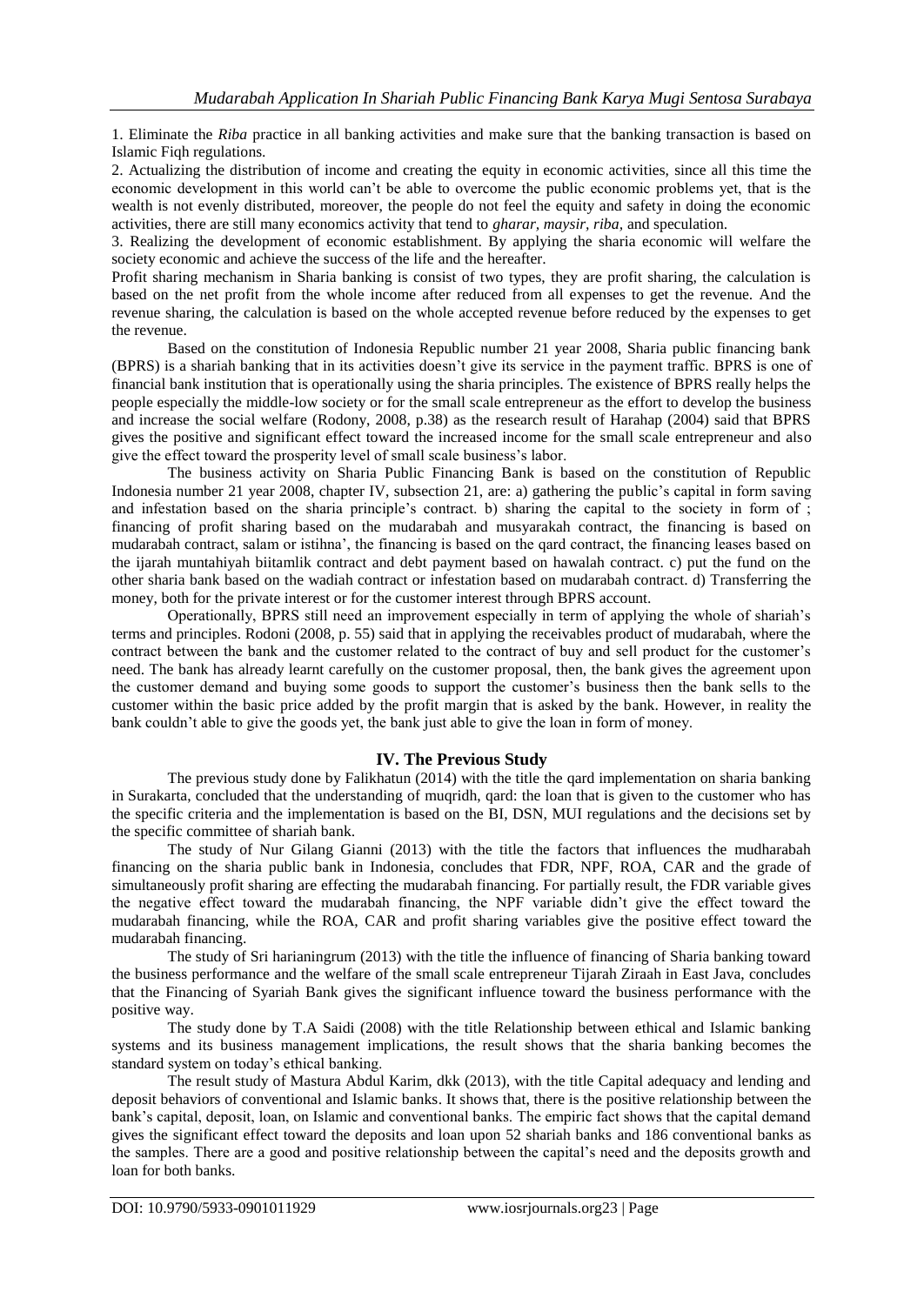# **V. The Research Method**

This study applies the field research, as the practical source, this study done in sharia banking in Surabaya. This is done to get the data, the observational data, the data from interview result or the documentary data. This research is also qualitative research, because the data taken is analyzed by verbal-descriptive. (moleong, 2014)

While the paradigm used in this research is the naturalistic paradigm with the phenomenological approach that underlined the social reality and studying what is existed in the society. By applying this approach is expected to define and describe the meaning of each activity in shariah banking.

The data source of this study categorized into three, they are: (1) human resources, that is the information about the sharia banking. The key informants are the official or the staff and the

shariah banking customers (2) phenomenon resources that is observing the shariah banking activities. (3) Document resources that are the policies and the activities of shariah banks.

## **The Research Subject and Object**

The subject of this study is the official or the staff that consist of 5 informants, those are, the director, the operational director, the customers service, the accountant and teller. The subject of this study also involves 5 customers of Shariah public financing bank as the informants in this study. The place of research is limited on BPRS Karya Mugi Sentosa Surabaya. Surabaya.

## **The Data Gathering Method**

The gathering method used; 1) Observation, to get the information about the things related with the mudarabah application in Sharia Public Financing Bank, 2) Interview, getting the infoemation about Mudarabah application in Sharia Public Financing Bank, 3) Documentation, getting the information about the policies of Sharia Public Financing Bank.

## **Data Validity**

To get the trust or the validity degree toward the research result, the researchers follow the work done by Lincoln and Guba. The work to reveal the data validity through 3 steps, they are:

**a.** Doing the triangulation, triangulation of the data source done by looking for the data from many informants, they are the official, staff and the customers of shariah bank. The investigator triangulation is done by the researchers themselves by finding the data from many informants. The triangulation of data gathering method done by some data gathering method (observation, interview and documentation). Theoretical triangulation done by studying some relevant theories, so in this case didn't use the single theory yet many theories.

**b.** Doing peer debriefing, that is observation done through peer discussion.

**c.** Doing the member check and audit trial. Member check means the researcher involves the participants or the subject to review the report of the research result that already prepared before. While the audit trial done by observing the accuracy of record with the expert then confirmed and ensure the validity.

#### **Technique of Data Analyzing**

After gathering the needed data, the next step is analyzing the data. Since this is a qualitative research, so the data is analyze open-ended and inductive that is an analyses based on the data taken, after that it is developed to the specific relationship or become the hypothesis. By inductive analyses, the data in this research is analyzed by descriptive qualitative. This process is done before going to the field, in this case the researcher applies the content analysis, that is the scientific analysis about the data content, a communication or phenomena.

The next step is doing the analysis on the field, in this case, the researcher follows the Miles and Huberman model in Sugiono (2008) that is the analysis done during gathering the data, and after gathering the data in a certain period. In the field, the researcher reduces the data that are; summarizing choosing the basic data that related to the object of study, focusing on the important data and throwing the unimportant data. The summarized data will help to give a clear overview and simplify the researcher to gather the next data.

After reducing the data, the researcher displays the data, in form of a brief description, chart, the relation between the categories, flowchart and etc. the final step is making a conclusion and verification.

# **VI. Analysis On Research Result**

The informant data as the mudarib is related to the understanding of information toward the application of mudabah contract on the banking transaction of 5 informants. While the shahibul mal data are 5 informants.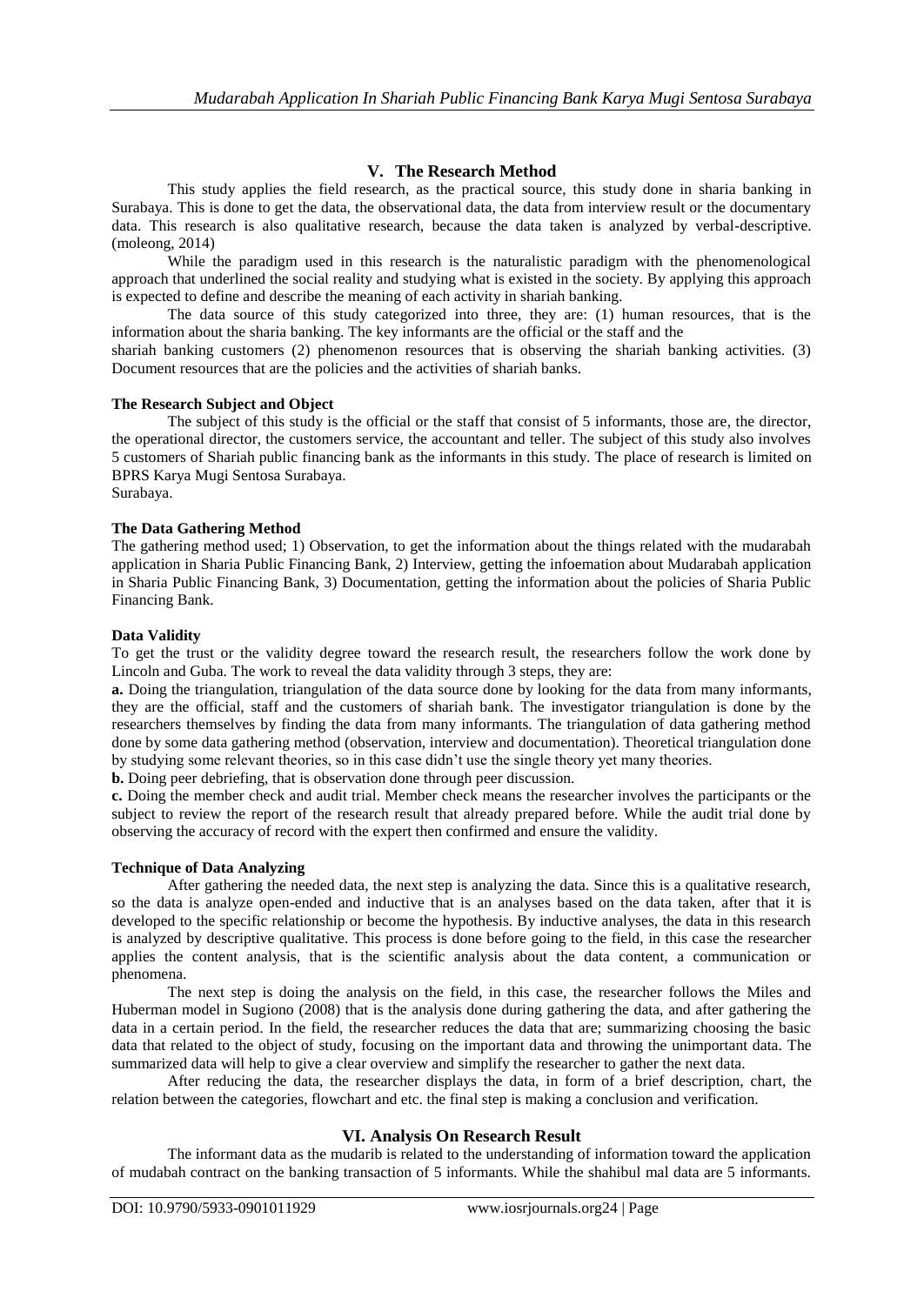The following tables describe the characteristics of mudarib informants by detailing the gender, age, position, the latest education and the working duration in BPRS, while the shahibul mal are detailed by the gender, age, profession, the latest education and the duration of being the BPRS customer.

| Informant | Gender | Age | Position    | Latest         | Working  |
|-----------|--------|-----|-------------|----------------|----------|
|           |        |     |             | Education      | Duration |
| 1.        | Male   | 52  | Director    | S1             | 15 years |
|           | Male   | 53  | Operational | S <sub>1</sub> | 15 years |
|           |        |     | Direktor    |                |          |
| 3.        | Female | 34  | Customer    | D1             | 4 years  |
|           |        |     |             |                |          |
|           |        |     | service     | Computer       |          |
|           |        |     |             | Enginering     |          |
| 4.        | Female | 30  | Accountant  | S1.            | 6 years  |
|           |        |     |             | Informatics    |          |
|           |        |     |             | Enginering     |          |
|           | Female | 26  | Teller      | S1             | 5 Months |
|           |        |     |             | Agriculture    |          |
|           |        |     |             | Industrial     |          |
|           |        |     |             | Enginering     |          |

**Tabel 2:** The Characteristics of Mudarib

Source: Taken from interview result, 2015

| Informant | Gender | Age | Profession       | Latest        | Duration of |
|-----------|--------|-----|------------------|---------------|-------------|
|           |        |     |                  | Education     | being the   |
|           |        |     |                  |               | Customer    |
|           | Female | 38  | Hospital         | D3            | 4 years     |
|           |        |     | Employment       | Medical       |             |
|           |        |     |                  | Analysis      |             |
|           | Female | 40  | Teacher          | of S2 ITS     | 2 years     |
|           |        |     | SMK <sub>1</sub> |               |             |
| 3.        | Male   | 34  | Teacher          | of S1 English | 2 years     |
|           |        |     | SMK              | Literature    |             |
|           |        |     | Bhavangkari      |               |             |
| 4.        | Male   | 46  | Entrepreneur     | <b>STM</b>    | 10 years    |
| 5.        | Female | 50  | of<br>Teacher    | S1            | 2 years     |
|           |        |     | SMA 8            | sociology     |             |

**Tabel 3:**The Caharcteristics of Shahibul mal

Sumber : Taken from the interview result, 2015

#### **The understanding and the experience of Mudarib in Mudarabah Application on BPRS Karya Mugi Sentosa (KMS)**

This study is limited on gathering the funds by using the mudarabah mutlaqoh contract, so the bank is not the capital owner/shahibul mal but becomes the manager/mudarib. From the observation and interview result, almost all BPRS didn't use mudarabah contract on the financing or distributing the funds. The following is the interview result on 20-01-2015:

*" almost all BPRS, during the financing didn"t use mudarabah contract, not to avoid but, it was because of many reasons. Reviewing from the history from the Rasulullah era before the mudarabah contract, staring from the murabahah, then musyarakah, and finally to mudarabah contract need 2-3 months. If in Rasulullah era was easy, because they were already known each other and some others reasons, but here, today the Bank of Indonesia give the regulations, if the financing*

*use mudarabah contract there are some terms and the guarantee applied, because if the PPAP (Allowance of productive assets deletion) is delayed for one day about 50%, it reduces the risk of the health level, the financing risk is also big. If applying mudarabah should be detailed, another reason of not using the mudarabah contract is the BPRS funds is just fair."*

Second Interview : *"for financing, almost 60% of transactions use mudarabah contract, while the other use multi service trnsactions"*

The experience of using mudarabah contract in BPRS KMS for DPK (Third Party Fund) is suggested for mudarabah saving that is the saving with profit sharing model, which is the withdrawal, is corresponding to the early contract made:

1. For Walimah (thanks giving, wedding, or birthday feast)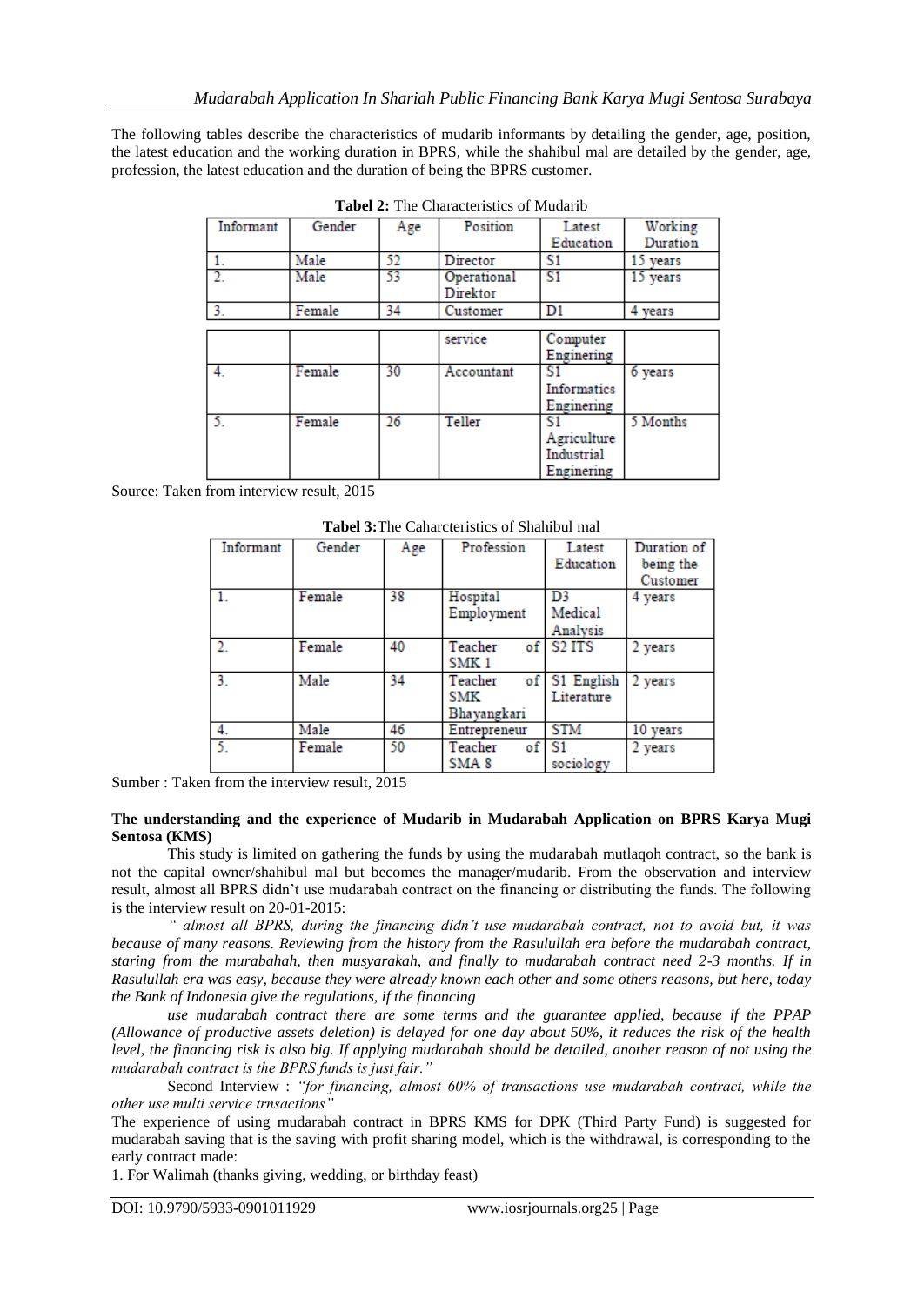## 2. Ibadiah (Hajj, Umrah, Ied celebration)

3. Tarbiyah (education)

The minimum early saving is Rp. 50.000,- and the next deposit is minimum Rp. 20.000,- (Doc. BPRS KMS) it is also explained through the interview below:

"*if we want the DPK for saving, deposit, it is suggested to mudarabah saving. With about 5000 customers and almost close to 6000 customers calculated from all customers in 4 branch offices and main office."* (Taken from interview: 20-01-2015)

The customers in BPRS KMS are from various backgrounds, it means BPRS KMS didn't pick the customers, for example the certified (graduated) and the uncertified (notgraduated) people can be the customer of BPRS KMS. There are also the non-moslem customers, their reason of choosing BPRS KMS, according to the director information is "BPRS KMS more humanist". The director also said that "almost of the non-Muslim customers are good, which means they are on time and disciplined when making a payment"

Observing through the documents data on BPRS KMS, beside mudarabah saving, there is also Sentosa Wadi'ah deposit saving, that is the deposit saving that can be withdrawn anytime, and based on the information from the customer service Wadi'ah Sentosa deposit saving is the most sought-after savings because the customer can withdraw anytime. It is different with the mudarabah saving, the withdrawal is limited for once a month.

Regarding on the customers' complain toward the service in BPRS KMS, here's the interview with the customer service:

*"the customers usually complain about, that they are already pay the installment yet they still receiving the SMS Gateway from the bank about the reminder to pay the bill, another complain related to the funds disbursement that need a long time. (an interview: 23-01-2015)"*

Besides, BPRS KMS also have some problems with the customers, such as the delays of payment from the customers, if so, the debt collector from marketing management section will charge them.

The regulation of mudarabah contract application in BPRS KMS is following the regulation of the constitution of Republic Indonesia Number 21 year 2008, about sharia banking chapter IV verse 21 describes:

"the activities of sharia banking are: a. gathering people's funds in form of: 1) the deposit in form of saving or the equivalent of it, which is based on wadi'ah contract or another contract which is not contradictory with sharia principles. 2) Infestation in form of deposits or saving or another version that is the equivalent of it, which is based on mudarabah contract or another contract which is not contradictory with sharia's principles. b. distributing the funds to the society in form of: 1) financing the profit sharing that based on mudarabah or musyarakah contract. 2) financing that based on the murabahah, salam and istishna' contract. 3) financing based on the qard contract. 4) Financing the rental of the active or passive assets to the customers based on the ijarah contract or renting-buying in form of ijarah muntahiyah bittamlik, and 5) the debt takeover is based on the hawalah contract."

The implementation of mudarabah contract in BPRS KMS also following the the fatwa of the National Sharia Council number No:02/DSN-MUI/IV/2000, that is about the mudarabah saving:

"in the capacity of mudarib, the bank is allowed to do and develop many business as long as it is not contradictory with sharia's principles, including applying mudarabah with the other party"

Here is the quotation from an interview with the director:

*"Mudarabah application should be meticulously, following the regulations of DSN, MUI, BI and DPS" (Interview result: 20-1-2015)*

Because BPRS KMS doesn't use Mudarabah contract in it financing sector, so the bank doesn't apply the regulations in DSN Fatwa which is related to mudarabah financing, that is No.07/DSN-MUI/IV/2000. But, in reality BPRS KMS reporting the mudarabah financing on their balance sheet on the assets post, as reported on September 2013 to September 2014 are the same, that is 279.798. as the interview result with the executor director said that:

"it should be reported, the mudarabah financing by using mudarabah muqayyadah type"

Antonio (2011, p. 97) said that, mudarabah in term of financing is applied to the working capital financing and a specific infestation or known as mudarabah muqayaadah, that is a special funding source with the special channeling with the terms applied by the shahibul mal. But the fact found in BPRS KMS, those two types of financing are not applied, one of the reasons is because of the limited fund, thus the financing report is fictive.

# **The Understanding and The Experience of Shahibul Mal in Mudarabah Application on Sharia Banking**

The understanding and the experience of customers of BPRS KMS about mudarabah contract is said that the BPRS KMS customers are already explained about mudarabah contract before and the customers are fully trust the BPRS KMS performance. Here are some quotes from the customers or shahibul mal related with mudarabah contract:

1st Customer : *"ever explained about mudarabah contract, but I"m not really " understand"* (interview result: 20-01-2015)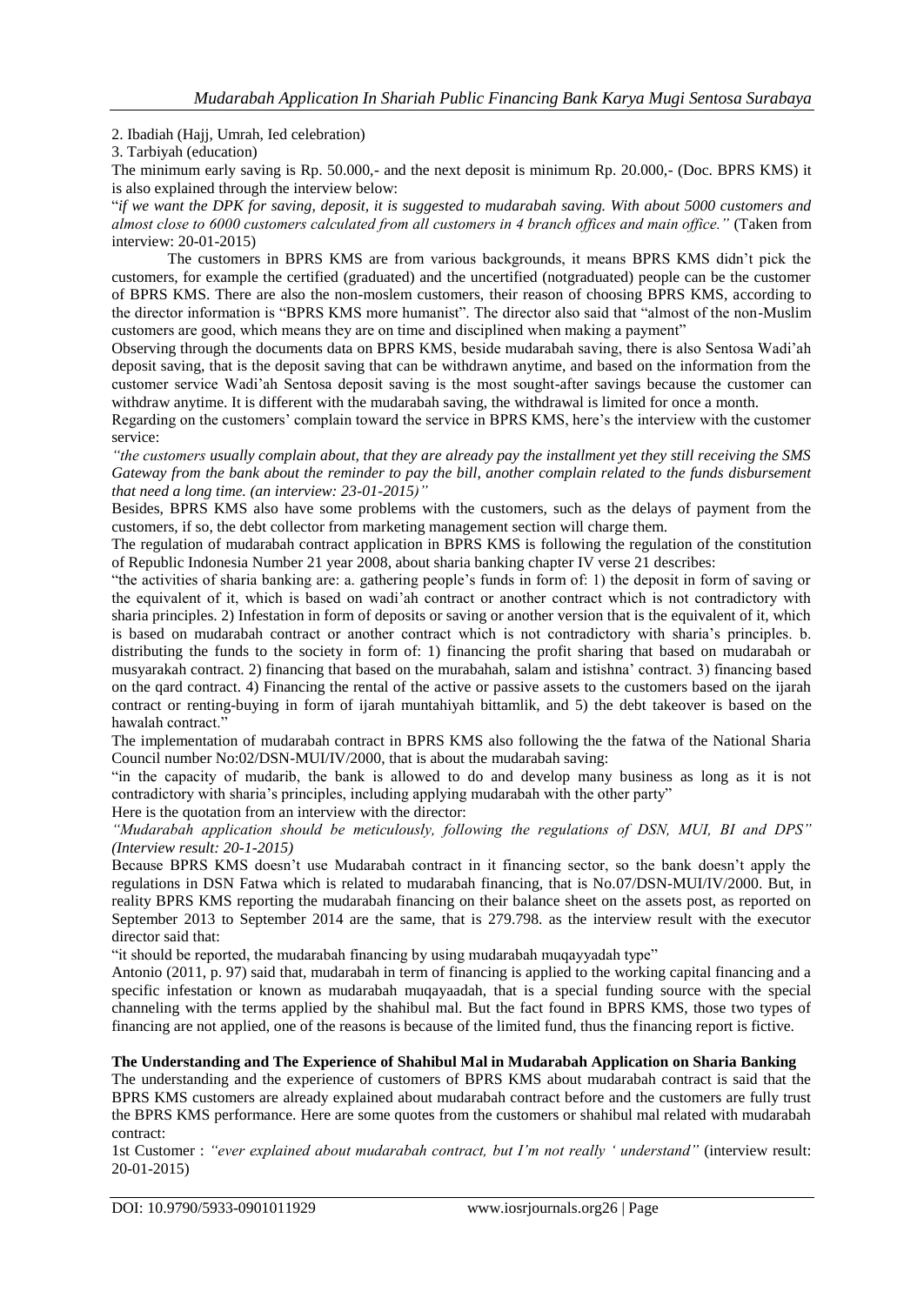2nd Customer : *"I once red in a glance about mudarabah contract"* (interview result: 23-01-2015)

3rd Customer : *"mudarabah saving is … saving for profit sharing, the profit is big enough"* (interview result: 27-01-2015)

4th Customer : *"mudarabah is … financing in Sharia Bank"* (Interview result: 27-01-2015)

5th Customer : *"I was explained by the officer"* (interview result: 27-01-2015)

Some reasons of the customers or shahibul mal to trust BPRS KMS to save their money are : they assume that sharia banking is more secure, trusted, and no administration fee. The simple reason of becoming the customer of BPRS KMS is because it is close to the customer's house or work place. BPRS KMS doesn't provide ATM facility and evidently, this kind of service is liked by the customers, since their reason is to save their money for a special purpose as some savings types provided by BRPS KMS thay are, saving for marriage, hajj and for educational purpose.

The customers of BPRS KMS are coming from various professional background, they are, teachers, employment and entrepreneur from various educational background, graduated from STM to S2 degree. Almost of them already become the customer for more than one year

and as long as they become the customer, they don't find any problem related to their saved money yet.

#### **Analysis of Mudarabah Application on BPRS that should be apt to Sharia Islam**

As the opinion of (Karim, 2011) mudarabah saving is a saving that is organized by using mudarabah contract. The application of mudarabah contract on BPRS is realized in form of saving by applying mudarabah muthlaqoh contract. In this case, the bank is fully trusted by the customers to manage the fund, since the bank applies the mudarabah mutlaqah contract, so the bank as the mudharib has the full power to manage and expand the funds of shahibul mal or the customer as long as doesn't contradict with the syariah islam principles. The type of this saving is categorized as a limitation saving that is a saving that can't be withdrawn anytime. As in BPRS KMS, this kind of saving is used for *walimah* (celebration of a special occasion, marriage, birthday), *Ibadiah* (Hajj, Umrah and Ied celebration) and *Tarbiyah* (education) under the terms, the money is withdrawn for minimum once a month.

Based on the Fatwa of National Sharia Council Number 02/DSN-MUI/IV/2000, assign the fatwa about the general terms of saving based on mudarabah, they are:

1. In this transaction, the customer is as the shahibul mal or the capital owner and bank as the mudharib or capital manager.

2. In the capacity of mudharib, bank can do and expand into many businesses as long as not contradictory to the shariah principles, it is included doing mudarabah with other party.

3. The capital should be state in a number, in form of cash and not a credit.

4. The profit sharing should be state in *nisbah* (ratio) and noted in account opening contract.

5. Bank as the mudarib closes the operational cost of saving funds by using profit ratio that become the customer's right.

6. Bank is not allowed to reduce the profit ratio of the customers without the customer's agreement.

BPRS as the mudharabah funds manager will share the profit to the customers based on the agreed ratio and noted in account opening contract. In managing the mudarabah funds, BPRS closes the operational cost of saving with the profit ratio that already become the customer's right. The BPRS is not allowed to reduce the customers' profit ratio without the customers' agreement first. Based on the regulation of PPH/ Income tax profit sharing of mudarabah saving is directly charged in the mudarabah saving account during the profit sharing calculation.

The calculation of profit sharing of mudarabah saving in BPRS KMS is done based on the daily average that is calculated in every end of months and noted in the saving book on the beginning of the next following month. On the other words, the profit sharing calculation is done based on

the number of the average infestation fund during a period of profit sharing calculation, where the average funds is calculated by calculating the daily balance of every dates divided by the day of profit sharing period (Wiroso, 2009, p. 153)

#### **The Strengths and Weaknesses in Mudarabah Application in BPRS**

Based on the interview result with the operational director about the strengths and weaknesses in mudarabah saving in BPRS KMS can be described below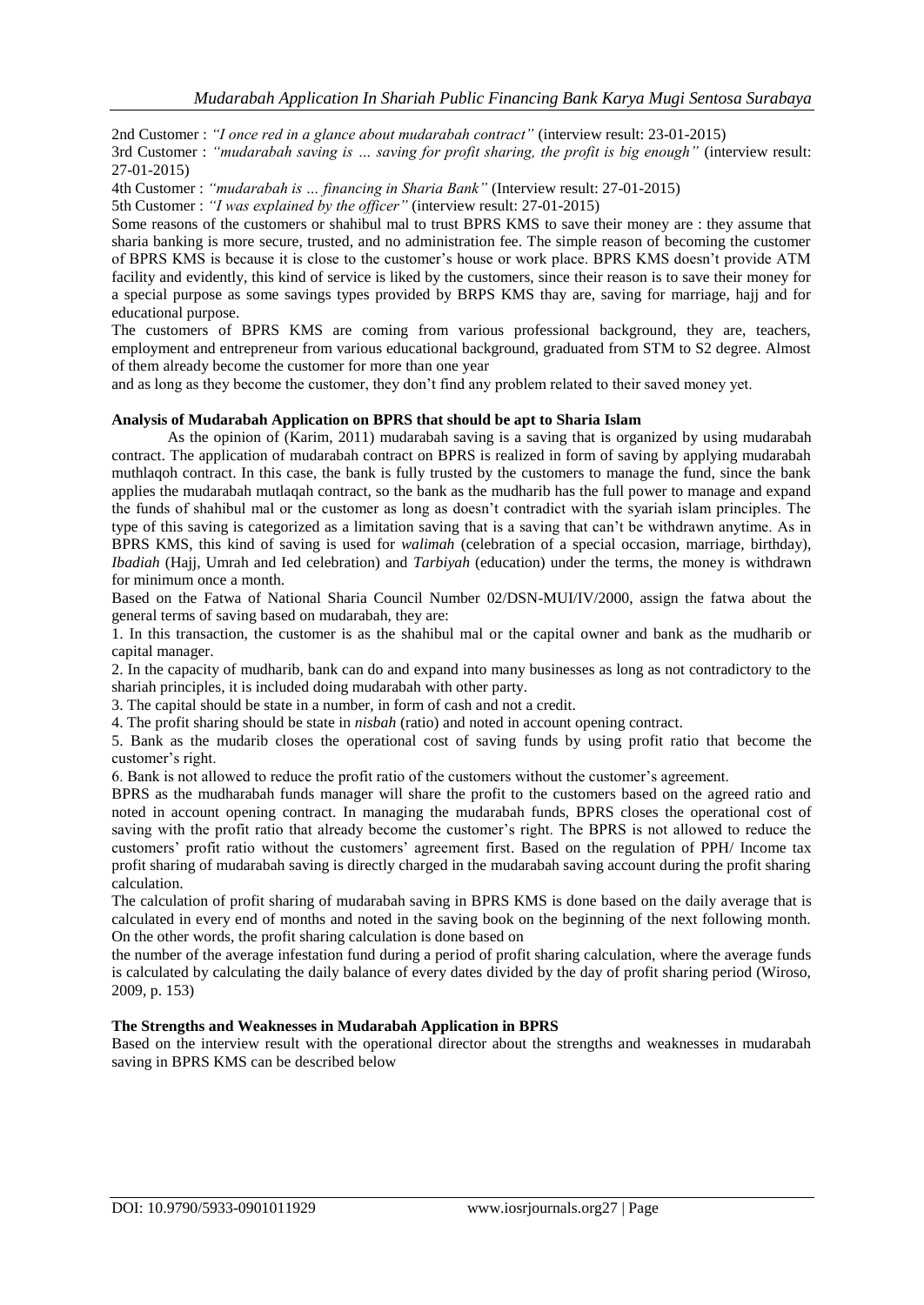| <b>Tabel 4:</b> The Strengths and Weaknesses of Mudaraban Saving |                                          |                                    |  |
|------------------------------------------------------------------|------------------------------------------|------------------------------------|--|
| Number                                                           | Strength                                 | Weakness                           |  |
|                                                                  | The Characteristics<br>the<br>are<br>on  | The customers can't withdraw the   |  |
|                                                                  | principles                               | money anytime                      |  |
|                                                                  | There's the profit                       | The loss risk, the loss is paid by |  |
|                                                                  |                                          | the bank, while the customers just |  |
|                                                                  |                                          | get the profit                     |  |
|                                                                  | infestation<br>bank<br>the<br>The<br>get |                                    |  |
|                                                                  | opportunity                              |                                    |  |
|                                                                  | The liquidity risk is controlled         |                                    |  |

**Tabel 4:**The Strengths and Weaknesses of Mudarabah Saving

Source : Interview result (6 March 2015)

In a transaction using mudarabah contract in BPRS KMS should fulfill and fit the mudarabah principles, they are: shahibul mal/customer, Mudarib / BPRS fund manager, Amal/Business, Ijab Qabul. The advantages of transaction using mudarabah contract in BPRS KMS should fulfill and fit the mudarabah principles, they are: shahibul mal/customer, Mudarib / BPRS fund manager, Amal/Business, Ijab Qabul. Another advantage is BPRS also enjoys the increase of profit sharing when the profit is increased. With the capital from the customer party, BPRS has the opportunity to use and expand the infestation. Mudarabah saving uses mudarabah muthlaqah type or from the shahibul mal to mudarib gives the full power, so the liquidity risk or the ability of BPRS in fulfilling its short term is controlled.

There are also the weakness in mudarabah saving, those are, since the type of saving is a special or deposit saving, so the customers can't withdraw their money anytime, the term from BPRS allow the customer to withdraw their money only once a month. If there's a loss, so BPRS KMS pay it all.

#### **VII. Conclusion**

1. The understanding and the experience of shahibul mal in mudarabah application is, the customers of BPRS KMS mostly said that they are already explained about mudarabah contract before by the time they become the customer and the customer fully trust the performance of BPRS KMS

2. The understanding and the experience of shahibul mal in mudarabah application is fully follows the regulation of Republic Indonesia Constitution Number 21 year 2008 also follow the fatwa of National Sharia Council Number 02/DSN-MUI/IV/2000, BPRS KMS uses the mudarabah muthlaqah contract that is limited on the fund gathering.

3. Mudarabah Application in BPRS should fit the Islamic Sharia, based on the fatwa of National Sharia Council Number 02/DSN-MUI/IV/2000, fatwa about the general terms of saving based on mudarabah.

4. The strenghts of mudarabah saving are : the characteristics are on the principles, a profit, the opportunity of infestation for the bank, and the liquidity risk is controlled. While the weakness of mudarabah saving are the customers can't withdraw their money anytime and the loss is completely paid by the bank.

#### **Bibliography**

- [1]. anonim. (2008). *Alqur'an dan terjemahnya*. Bandung: Departemen Agama RI, Diponegoro.
- [2]. anonim. (2013). Outlokk Perbankan Syari'ah from Bank Indonesia
- [3]. anonim. (2014). Statistik Perbankan Syariah-Otoritas Jasa Keuangan. from http://www.ojk.go.id
- [4]. Antonio, M. S. i. (2011). *Bank Syari'ah;dari Teori ke Praktek*. Jakarta: Gema Insani.
- [5]. Arianto, D. A. N. (2012). Peranan Al-Mudharabah Sebagai Salah Satu Produk Perbankan Syariah Dalam Upaya Mengentaskan Kemiskinan Di Indonesia. *Jurnal Ekonomi & Pendidikan, 8*(2).
- [6]. Ascarya. (2011). *akad dan produk bank syari'ah*. jakarta: raja grafindo persada.
- [7]. Asyhari. (2012). *Studi Persepsi Khidmah dan Mudharabah terhadap Qana'ah dan Istiqomah Nasabah Penabung Bank Muamalat Indonesia Provinsi Jawa Tengah.* (s3), Universitas Airlangga Surabaya.
- [8]. Falikhatun. (2014). *Implementasi Qard pada Perbankan Syari'ah di Surakarta.* (s3), Universitas Airlangga Surabaya.
- [9]. Gerrard, P., & Cunningham, J. B. (1997). Islamic banking: a study in Singapore. *International Journal of Bank Marketing, 15*(6), 204-216.
- [10]. Haidar, A., dkk. (2011). *Pendidikan Agama Islam*. Surabaya: Unesa University Press.
- [11]. Harahap, A. (2004). *Peranan BPRS dalam Meningkatkan Pendapatan Usaha Kecil serta Hubungannya terhadap Wilayah.*  Universitas Sumatra Utara, repository.usu.ac.id.
- [12]. Herianingrum, S. (2013). *Pengaruh Pembiayaan Bank Syariah terhadap Kinerja Usaha dan Kesejahteraan Pengusaha Kecil Tijarah Zira'ah di Jawa Timur.* (s3), Universitas Airlangga Surabaya.
- [13]. Hulam, T. (2012). Jaminan dalam Transaksi Akad Mudharabah pada Perbankan Syariah. *Jurnal Mimbar Hukum Fakultas Hukum Universitas Gadjah Mada, 22*(3), 520-533.